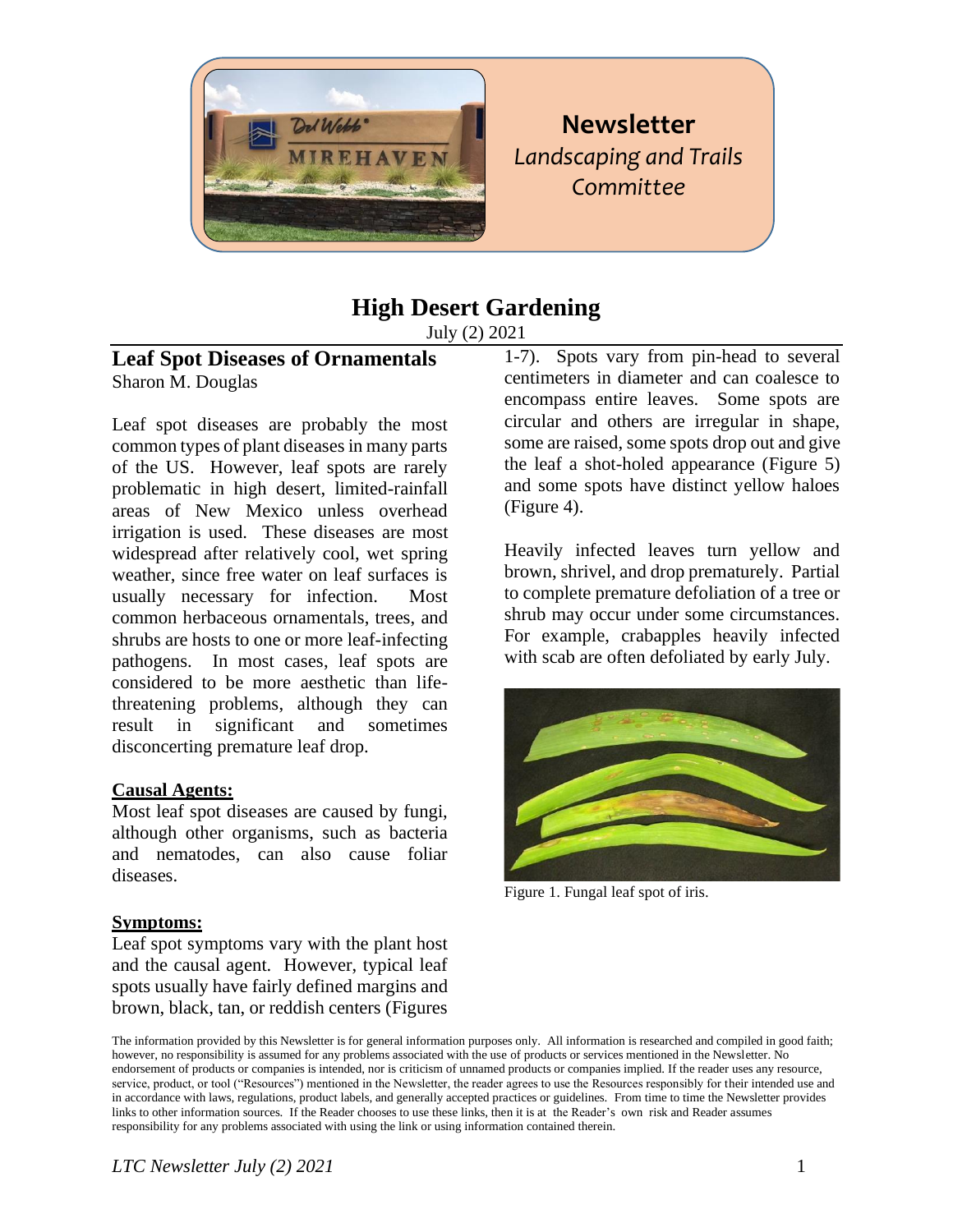

Figure 2. Fungal leaf spot of phlox.



Figure 3. Fungal leaf spot (scab) of crabapple.

#### **Management:**

Leaf spots can be managed using a variety of strategies. They are rarely serious enough to warrant yearly chemical control and are often effectively managed by following good sanitary and cultural practices. In fall, it is important to rake and remove fallen leaves from the vicinity of the plant since many of the leaf-spotting fungi persist on fallen leaves and in plant debris. This practice reduces the overwintering inoculum and the number of spores available to infect emerging leaves in spring.



Figure 4. Fungal leaf spot of hawthorn.



Figure 5. Shot-hole of cherry caused by a fungus.

It is also helpful to follow sound cultural practices that promote plant vigor. These include proper watering, fertilizing (as needed or as suggested by a soil test), mulching, and appropriately timed pruning. Leaf spots are most severe under crowded and shaded conditions.